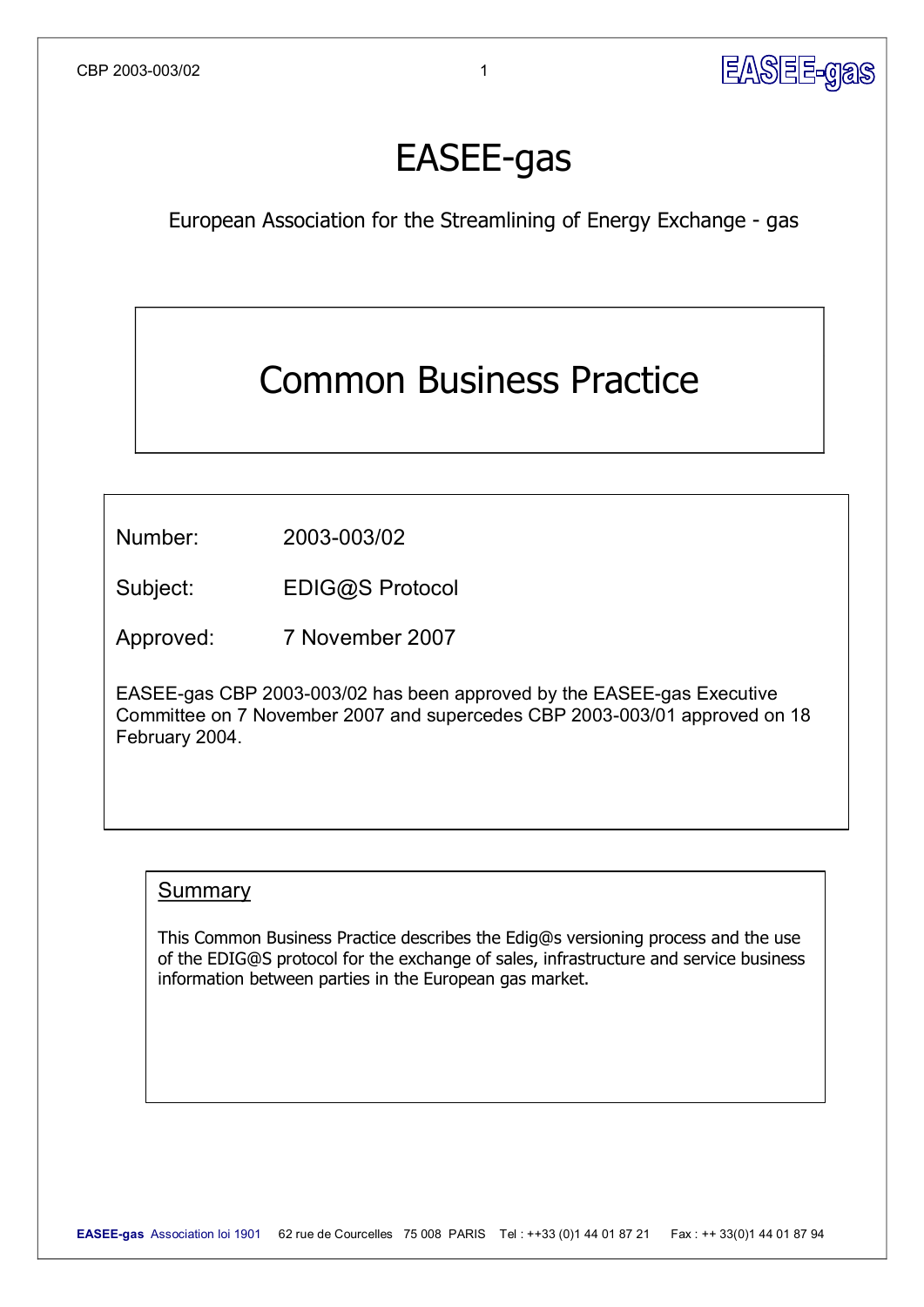

#### **About EASEE-gas**

The European Association for the Streamlining of Energy Exchange-gas or EASEE-gas was created by six founding members in Paris on March 14th, 2002. EASEE-gas's aim is to support the creation of an efficient and effective European gas market through the development and promotion of common business practices (CBPs) that intend to simplify and streamline business processes between the stakeholders. EASEE-gas has set up offices with Association Française du Gaz who provide administrative support.

The formation of EASEE-gas was prompted by the success of the Gas Industry Standards Board in the United States and has been modelled on it. The GISB has now evolved into the North American Energy Standards Board. The creation of EASEE-gas is a project that is fully supported by the European Commission and by the European Regulators through the socalled Madrid Forum. It was achieved through the work of a dedicated Task Force supported by EFET, Eurogas, Eurelectric, GEODE, GTE, OGP and the Edig@s group.

The association is fundamentally based on company membership and voluntary contribution towards the development of common business practices.

Full membership in EASEE-gas is open to all companies, European or other, that are involved in the European gas business, from producers to end users, and to companies that are their service providers. Companies can subscribe to full membership in one or more of the eight gas industry segments.

Associate membership in EASEE-gas is open to government agencies, e.g., regulators, to organisations such as gas business trade associations and to individuals that may contribute to the benefit of EASEE-gas. Associate members do not pay annual fees, nor do they have voting rights.

The development of common business practices within EASEE-gas is organised through working groups under the supervision of an executive committee that is representative of the various gas industry segments. Participation in the working groups is limited to members only.